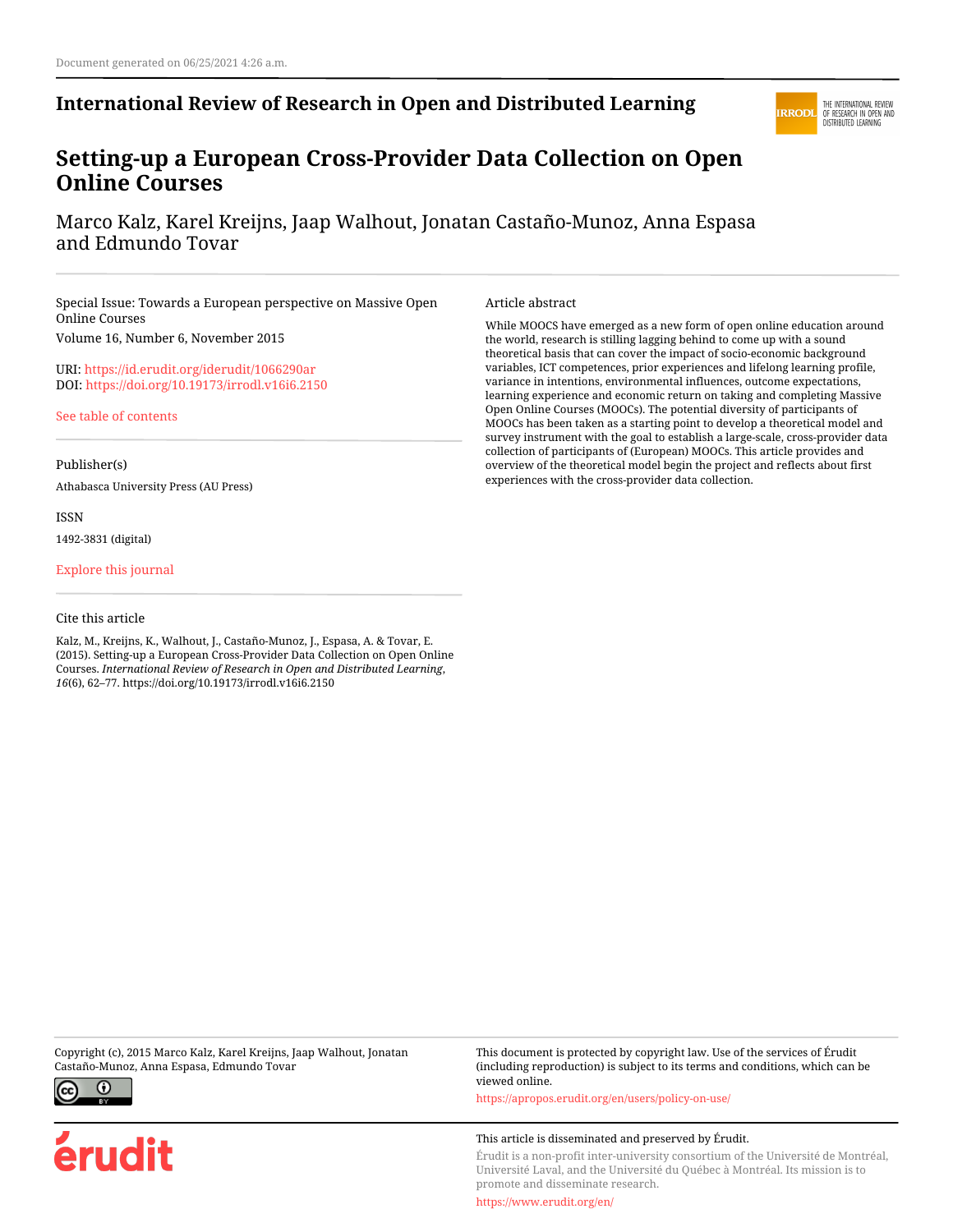**November – 2015**

# **Setting-up a European Cross-Provider Data Collection on Open Online Courses**



**Marco Kalz\*, Karel Kreijns\*, Jaap Walhout\*, Jonatan Castaño-Munoz+ 1 , Anna Espasa^, Edmundo Tovar#** \* Open University of the Netherlands

- + Institute for Prospective Technological Studies
- ^ Open University of Catalonia
- # Technical University of Madrid

 $\overline{a}$ 

### **Abstract**

While MOOCS have emerged as a new form of open online education around the world, research is still lagging behind to come up with a sound theoretical basis that can cover the impact of socioeconomic background variables, ICT competences, prior experiences and lifelong learning profile, variance in intentions, environmental influences, outcome expectations, learning experience, and economic return on taking and completing Massive Open Online Courses (MOOCs). The potential diversity of participants of MOOCs has been taken as a starting point to develop a theoretical model and survey instrument with the goal to establish a large-scale, cross-provider data collection of participants of (European) MOOCs. This article provides an overview of the theoretical model, the start-phase of the project, and reflects on first experiences with the crossprovider data collection.

 $1$  The views expressed in this article are purely those of the author and may not in any circumstances be regarded as stating an official position of the European Commission.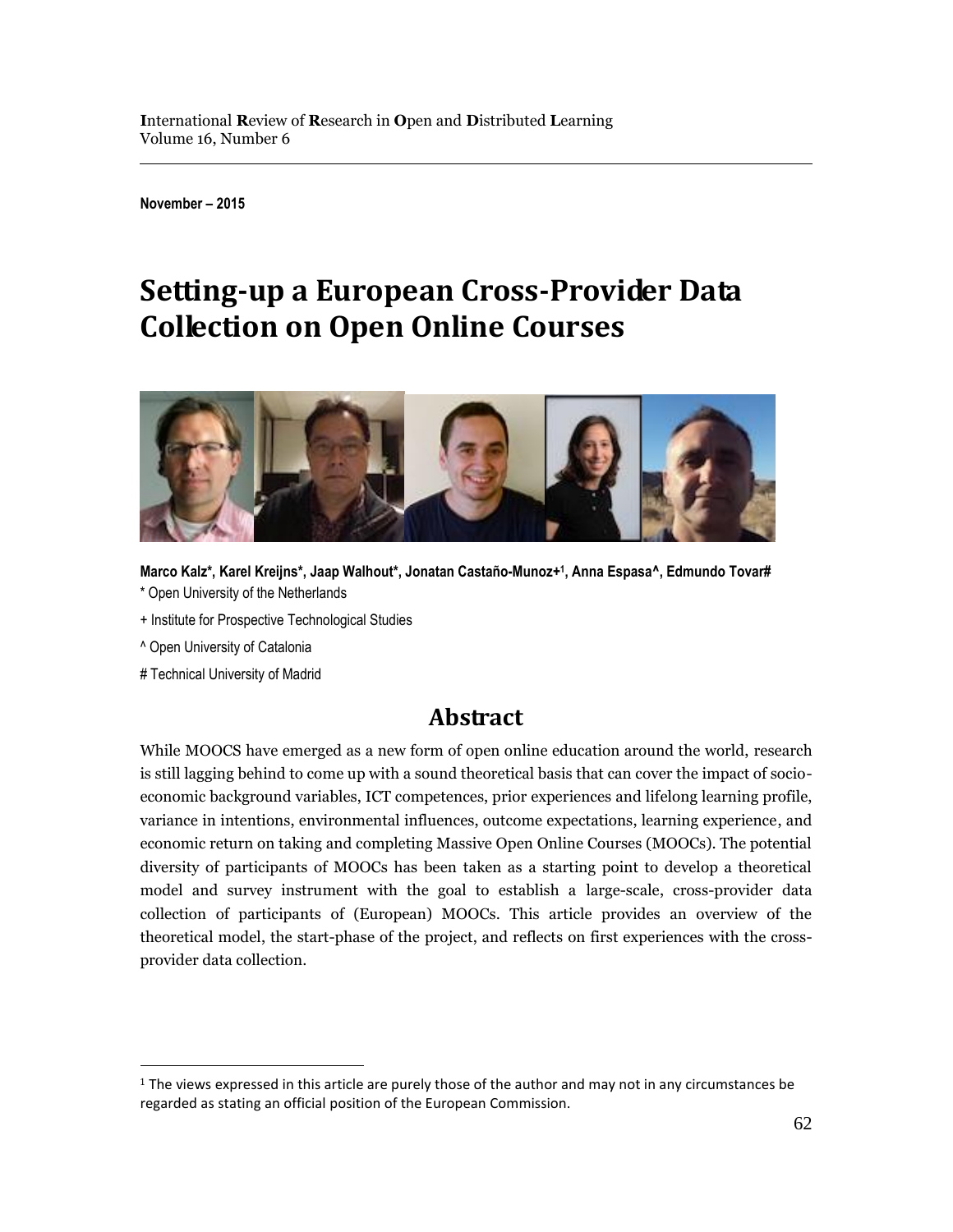## **Introduction and Related Work**

Open educational formats have received more attention recently due to the hype around Massive Open Online Courses (MOOCs). Institutions all around the world are joining initiatives to provide external participants cost-free and barrier-free access to their online-courses. Open Universities around the world already have a tradition in supporting open learning practices for people who are unable to follow traditional formats of educational programs provided by higher educational institutions. We have earlier discussed the frictions and gaps in the discussion about MOOCs and have reframed it with regard to relations to the open educational resource initiatives, experiences with open educational practices and the potential benefit of learning network services for MOOCs (Kalz & Specht, 2013). In a meta-review Liyanagunawardena, Adams, and Williams (2013) summarize existing research on MOOCs up to 2012. The authors state that most studies to date have focused on case studies, the influence of MOOCs in higher education structure, or educational theory framing. Although MOOCs generated a plethora of data, the learner perspective is still underrepresented in current research. Fischer (2014) argues that, currently, we are still in an early development stage of MOOCs and he states that "both the hype and the underestimation [of MOOCs] are more based on assumption and beliefs than theoretical groundings and qualitative and quantitative data" (p.150). The situation has partially improved recently with several studies on MOOC participants using learning analytics or survey methodology (MOOCs@Edinburgh Group, 2013; Anderson, Huttenlocher, Kleinber, & Leskovec, 2014; Christensen, Steinmetz, Alcorn, Bennet, Woods, & Emanuel, 2014) and partially even open datasets mainly focused on U.S courses ( Ho, Reich, Nesterko, Seaton, Mullaney, Waldo, & Chuang, 2014; Jordan, 2014).

Recently, more empirical research has been conducted related to the learner perspective in MOOCs. This empirical research has treated topics like background of students and behaviour related to performance (DeBoer, Stump, Seaton, & Breslow, 2013), intentions of MOOC learners (Reich, 2014, Campbell, J., Gibbs, Najafi, & Severinski, 2014), learning paths across several MOOCs (Perna, Ruby, Boruch, Wang, Scull, Ahmad, & Evans, 2014) and last but not least professional learning in MOOCs (Milligan, & Littlejohn, 2014). These isolated initiatives and studies, however, did not provide the joint research instrument that is needed to collect MOOC participants' data across Europe systematically. This large-scale data collection would inform both policy-making on a European level, and also higher education provider's strategic decisions with respect to open online education.

In this article we introduce the theoretical model and survey instrument of the MOOCKnowledge project. This project is an initiative of the European Commission's Institute of Prospective Technological Studies (IPTS) with the intention to build a database that can provide insights into the profile, experiences and behavior of participants of (European) open online courses. As a European project, the diversity of participants and participant profiles is an important focus aspect for the project that can only be addressed by a cross-provider data-collection. This approach will also enable the researchers to analyse the impact of open education for specific sub-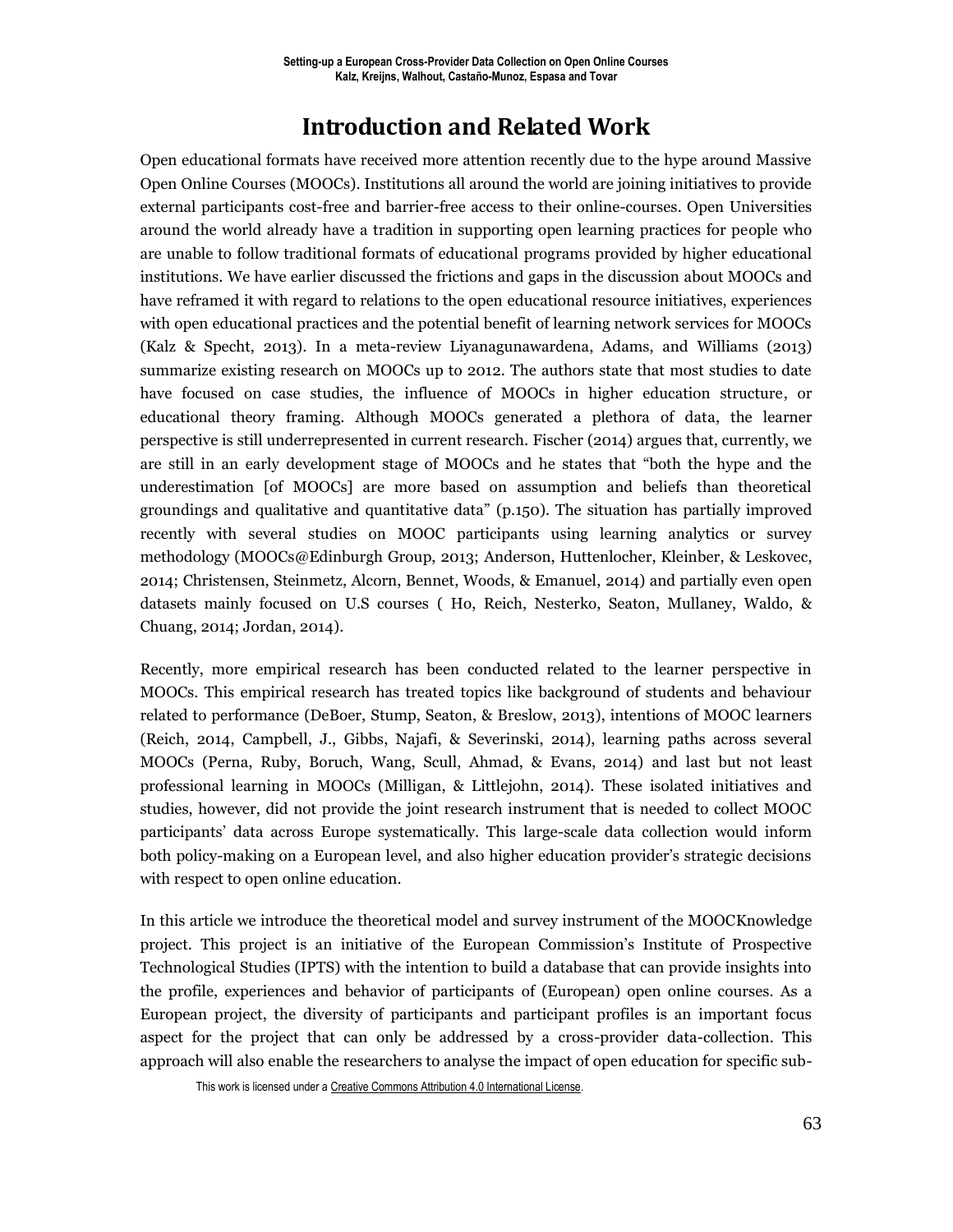populations, being it minorities, specific professions (e.g. teachers) or learners with specific cultural or socio-economic backgrounds. We first introduce in this contribution the European policy background of the project. Then we introduce the theoretical background and the research focus of the project. We briefly introduce the survey instrument and provide a summary of experiences with the cross-provider data-collection. Last but not least, we provide an outlook into future research and additional services for MOOC-providers and researchers to be developed in the future.

# **European Policy and Cultural Background**

The European Commission's overall Europe 2020 strategy highlights the importance of smart, sustainable, and inclusive growth to remain competitive and to overcome the current economic crisis (European Commission, 2010). The modernization of the European Education and Training system, with a special focus on early school leavers and increasing tertiary education attainment, is one of the most important means to reach this goal. Linked to the broad objectives of this strategy the European Commission (2012) argues in the "Rethinking Education" Communication that efforts must be made to boost the full uptake of ICT, enhancing both the acquisition of digital competences and the modernisation of education to generate growth, employment, and social inclusion. Moreover, this communication emphasized the need to stimulate open and flexible learning in order to provide the skills needed in the 21st century society.

In 2013, the idea of the use of ICT and open and flexible learning in the European educational systems was further developed in the Communication "Opening up Education: Innovative teaching and learning for all through new technologies and Open Educational Resources" (European Commission, 2013). This Communication sets out an "agenda for stimulating high quality and innovative ways of learning and teaching through new technologies and digital content" (European Commission, 2013). The Communication responded specifically to the recent developments in the area of Open Education, such as the abundance of OER and MOOCs, and highlighted the need to develop economies of scale and remove barriers to access, use, and sharing of knowledge across borders for education. Although it focuses on Open Education, the Communication took a systemic approach and made recommendations ranging from general topics such as ICT access and skills to specific Open Education topics such as standards, or the use and integration of OER and MOOCs in formal and non-formal education.

In a direct or an indirect way, MOOCs have been signaled by policymakers as a potential solution to some of the challenges detected in European educational systems. The reasons are diverse. First, MOOCs could potentially expand the access to tertiary education offering free and online access to anyone with internet access, including to those who were early school leavers. Second, MOOCs could boost the modernisation of education by promoting innovative and efficient uses of online education, and by challenging the traditional roles of teachers. Third, MOOCs could be used as a means to overcome borders by the educational offer of the universities and to foster the interinstitutional collaborations in its development, use, and recognition (EADTU, 2014). The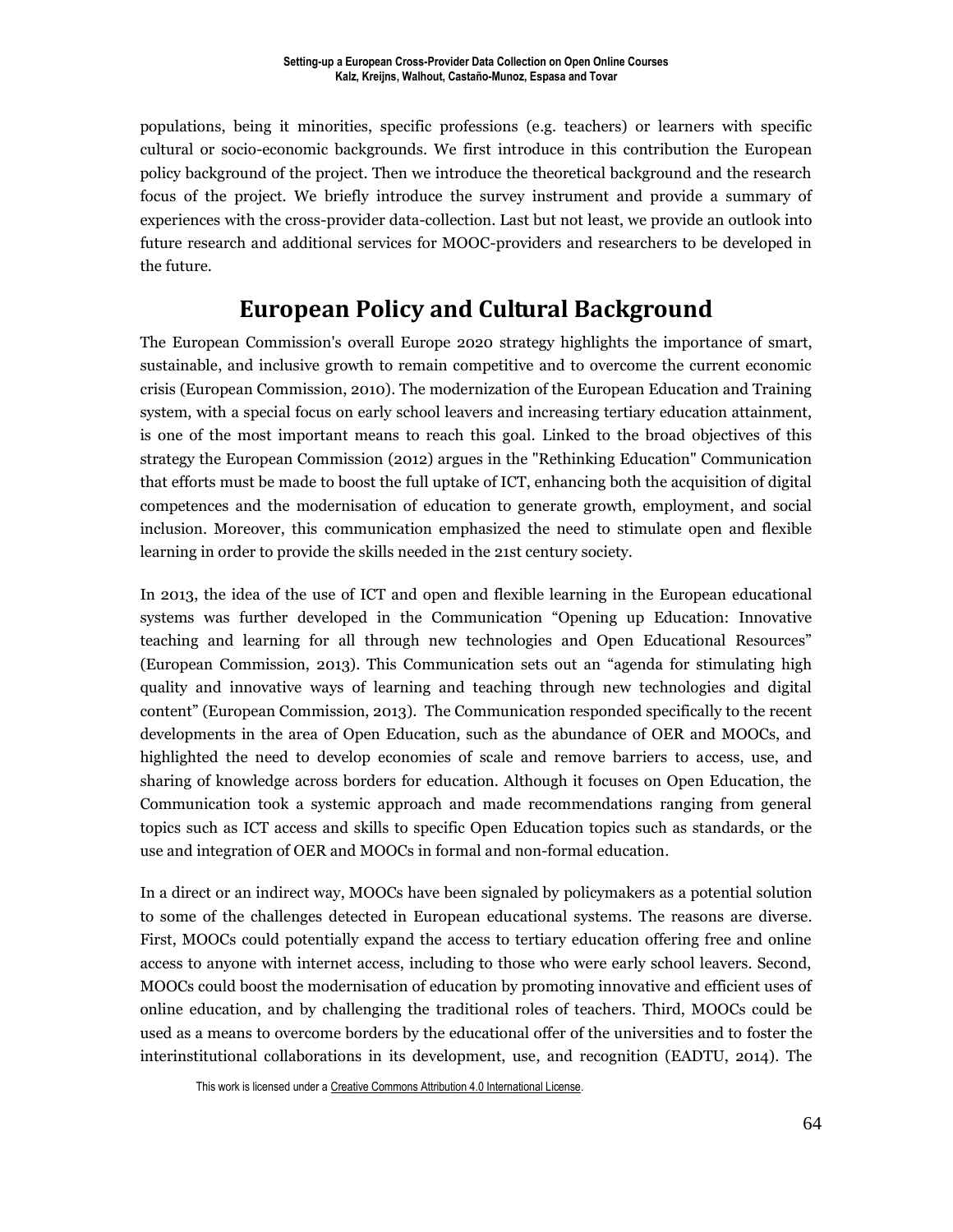European Credit Transfer and Accumulation system (ECTS) (European Union, 2015) is a valuable and distinctive tool which positions Europe in a privileged situation at this regard, enabling the transfer and recognition of credits from one organization to the other across borders. Moreover, a cross-border MOOC offer guarantees the provision of education following one of the key European values: diversity (understood as diversity of culture, languages, methods, levels, topics, and profile of learners). Finally, MOOCs could have a positive impact on the skills of the individuals and could be useful to foster education and lifelong learning in areas where a lack of skills is detected ultimately contributing the generation of growth, employment, and social inclusion in the European societies.

In a recent study Tempelaar, Rienties, Giesbers and van der Loeff (2013) have analyzed the impact of cultural differences on learning dispositions. The authors argue that in Europe five of ten cultural world clusters are located and that all universities in Europe with an open inflow of students face these cultural differences. In their study, the authors show how the learning dispositions and learning approaches are influenced by cultural backgrounds of students.

On the other hand, MOOCs are not free of criticisms. It is often argued that MOOCs are not reaching disadvantaged individuals, and therefore these courses could even be contributing to increase educational inequalities. Additionally, the prominence of low quality instructional designs and high level drop-out rates have been also signaled as problems (Margaryan, Bianco & Littlejohn, 2015). Finally, some critics stress that the participation in the MOOC movement by the Higher Education institutions could be only a marketing strategy in the global arena, but without clear social returns.

While the potential benefits and risks of the MOOCs have been identified by literature and policy makers, there is scarce empirical evidence that allows to assess if they have actually been realised or avoided (Fischer, 2014). Since most studies have been focused in U.S context, the lack of evidence is specially an issue in the EU context. Therefore, better local knowledge is needed if Europe wants to implement effective evidence-based educational policies. Reich (2015) has recently criticized that research to date had little impact on educational practice. According to him, research needs to change focus and procedures on three levels: from studies of engagement to research about learning, from investigations of individual courses to comparisons across contexts, and from a reliance on post-hoc analyses to greater use of multidisciplinary, experimental design. To overcome the current trend of in-depth single-course or single-provider analysis is especially important in Europe due to the cultural, socio-economic, and motivational diversity of participants (Kalz & Specht, 2013) .

The MOOCKnowledge project is embedded in the three policy initiatives described above and aims to set up a large scale data collection on participants in European MOOCs. The data gathered by the project will allow to assess some of the above mentioned potentials and shortages of the MOOCS better on the basis of cross-national and paneuropean evidences. By doing this, the

This work is licensed under [a Creative Commons Attribution 4.0 International License.](http://creativecommons.org/licenses/by/4.0/)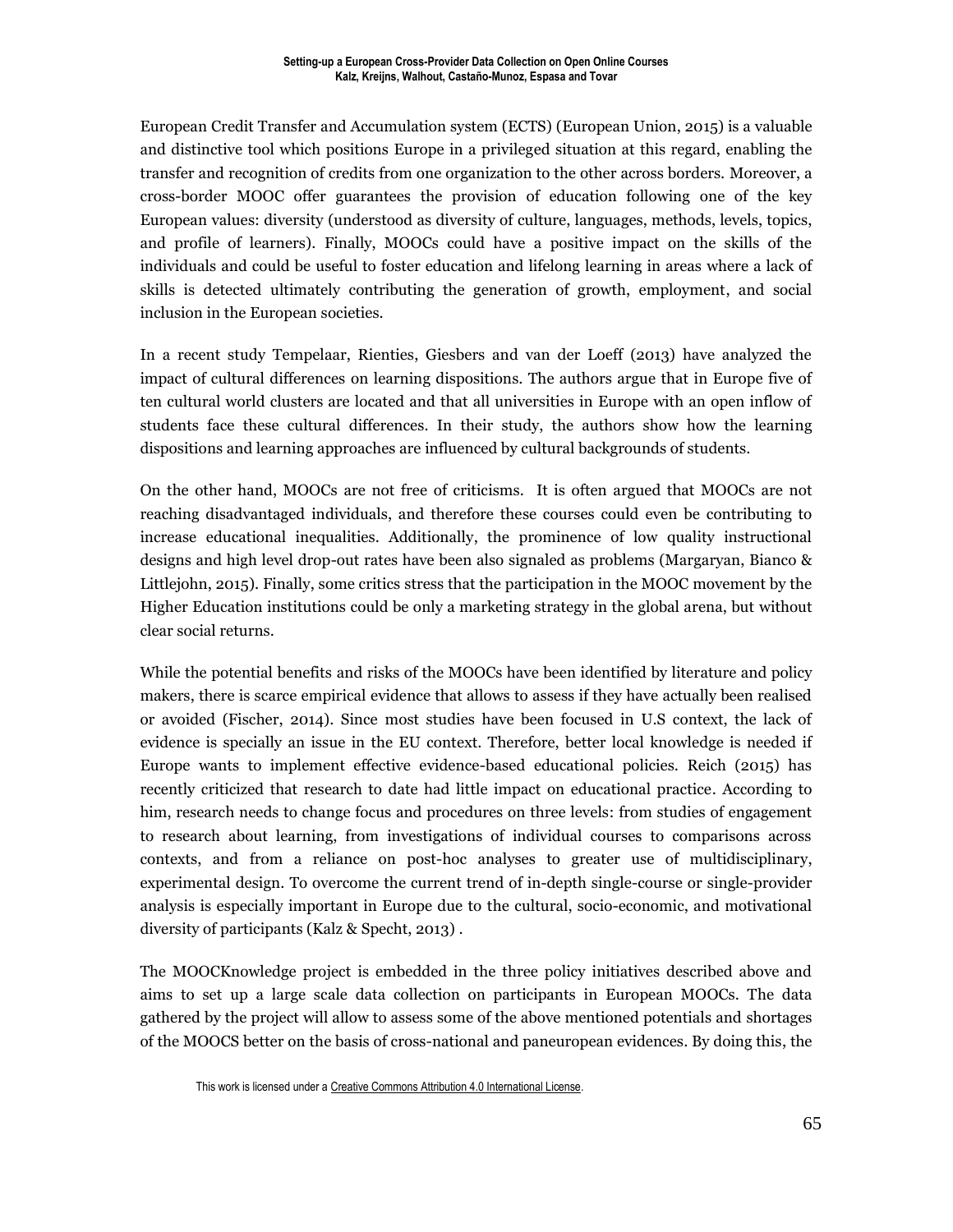research will take into account diversity of courses and learner profiles in the EU (including minority learners), and will contribute to inform better the EU and Member States policies in Education. The research model behind the project is introduced next.

# **Research Model**

The MOOCKnowledge project addresses directly the underrepresentation of the learners in current MOOC research and aims to establish a large-scale cross-provider data collection on European MOOC participants. The study tender published by the European Commission's Institute for Prospective Technological Studies (IPTS) defined the background to the research. The study contract then further elaborates this basic definition project, which is expected to deliver the following types of data on MOOCs participants:

- socio-economical profile
- lifelong-learning profile
- ICT-profile
- MOOC profile
- Motivation and intentions
- Drop-out phenomenon

On the basis of these components we have developed a research model for the project. In addition, two associated PhD projects extend the focus with respect to assessment and feedback practices in MOOCs and language learning.

For this purpose we have used two existing research frameworks. On the one hand, these frameworks can guide the construction of the survey instruments based on items validated earlier, and on the other hand, they also allow a systematic analysis of the data at a later stage (Kreijns, Vermeulen, Kirschner, van Buuren, & Van Acker, 2013; Kreijns, Vermeulen, Van Acker, & van Buuren, 2014). These two frameworks are the *reasoned action approach* elaborated by Fishbein and Ajzen (2010) and *self-determination theory* set out by Ryan and Deci (2000). These frameworks offer a basis for the prediction of human social behavior and consist of background factors (e.g., socio-economic status) that affect different variables and directly influence the behavioural intention to take and complete a MOOC.

By taking a MOOC we mean that a person enrolls in a MOOC to get access to all the course materials and teachers or support services. However, the completion of the MOOC is dependent on individual objectives. We define completion in this research model as the achievement of earlier set personal objectives, which may not be the same as completion in the sense of

This work is licensed under [a Creative Commons Attribution 4.0 International License.](http://creativecommons.org/licenses/by/4.0/)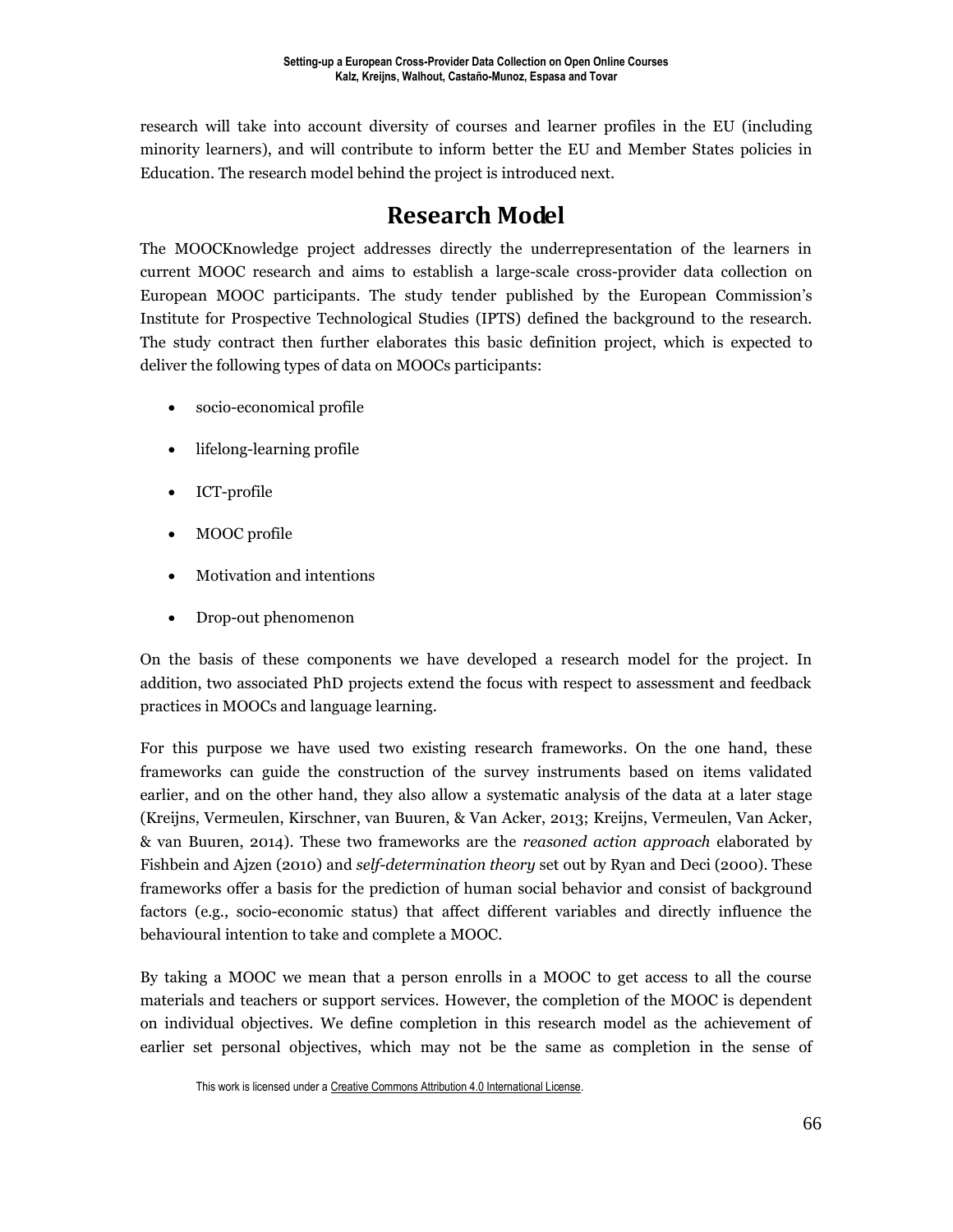completing all learning activities, tests, and finally receiving a certificate. For instance, a MOOC taker (i.e., participant) may only be interested in one particular part of a MOOC about statistics, namely the part that explains confirmatory factor analyses. From the point of view of the MOOC taker, the MOOC is completed if that part is finished whereas the MOOC giver may see this as a drop-out. In this sense we define drop-out in the project as the gap between earlier set personal objectives and attainment of these objectives during the course. Grau-Valldosera and Minguillón (2014) have earlier discussed the complexity of the multidimensional phenomenon of drop-out and they have developed a possible definition of drop-out for the distance/online education context. Nonetheless, for the open education context, different approaches are needed. We believe that our approach to the phenomenon of "drop-out" in open education leads to more expressive and also more valid results.



*Figure 1*: Research model of the MOOCKnowledge project

Background variables are usually referred to as distal variables whereas the different variables that directly influence intention are referred to as proximal variables. Distal variables in our model exist on an individual level, a social level, and a task level. These are for example demographic data, the socio-economic status of the participants, their lifelong learning profile, previous experiences with open online courses and IT competences. The reasoned action approach identifies attitude, perceived norm, and perceived behaviour control (i.e., self-efficacy) as proximal variables as they directly predict behavioral intention. Attitude is the person's favourable or unfavourable position as regards taking a MOOC. Attitude is generally formed by the outcome beliefs of a person and his/her evaluation of these beliefs. For example, a person may belief that taking a MOOC will give her/him more opportunities in the labour market and evaluate this as very important for that person. Consequently, the person may have a positive attitude towards taking a MOOC.

Perceived norm is the experienced social pressure to take a MOOC. This perceived norm is formed by a person's important others, who may be colleagues, family members, supervisors, etc. For example, when a colleague advises a person to take a MOOC, that person may not be motivated to comply with this advice. However, when the boss gives the same advise, the same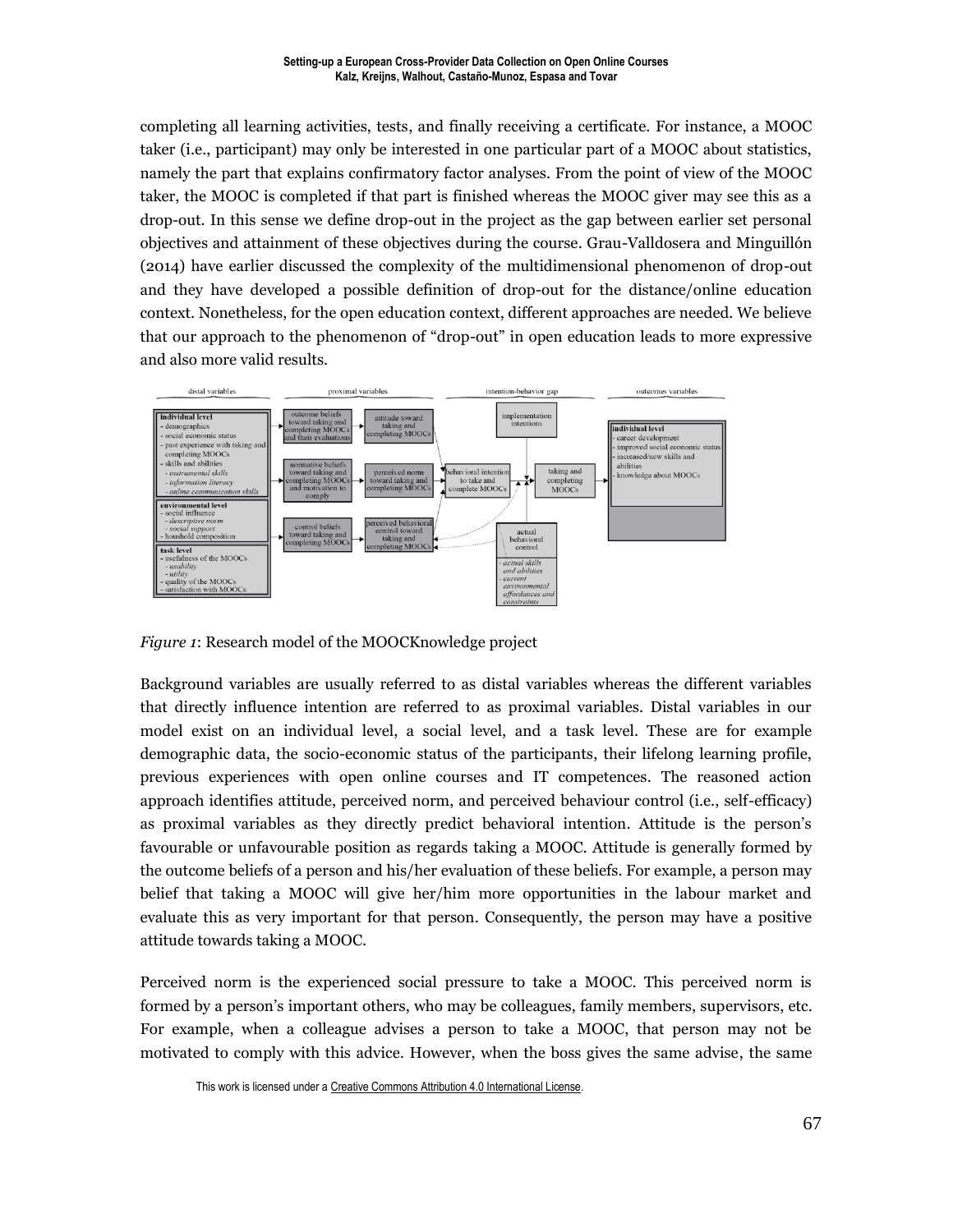person may feel obliged to comply. Finally, perceived behaviour control defines whether or not a person is able to take a MOOC. Does the person have time to take a MOOC? Does she/he possess all the necessary equipment and software to follow a MOOC? All these questions will give indications to the perceived behavior control. All distal variables exert their influence on a person's intention to take a MOOC through these three proximal variables. In other words, these proximal variables are mediating the influence of the distal variables on intention. Another element in the reasoned action approach is the intention behaviour gap. Not all intentions will result in actual behavior. There may be many reasons: for example, the MOOC may demand some prior-knowledge of the topic concerned which a person may not have. This is what Fishbein and Ajzen (2010) call actual behaviour control. Actual behaviour control moderates the relationship between intention and behaviour. Actual knowledge and skills are also moderate this intentionbehavior relationship. Actual knowledge and skills refer to all the knowledge and skills that are needed to realise the intention. For example, a participant must know which codec has to be downloaded to view a footage that is part of the MOOC.

The more insight a person has about the actual behaviour control the more precise the perceived behavioral control will be. Consequently, the person's intention to perform the behavior will be more accurately formed. This, in turn, means that the predictive power of behavioral intention will increase. At the same time, the moderating influence of both perceived and actual behavior control in the relationship between behavioral intention and actual behaviour will be positively altered (see the dotted arrows in Figure 1).

It is important to notice that until now, nothing has been said about the MOOC itself such as how it is organized, what it prerequisites are, if a certificate is obtained after completion, etc. These are aspects that the questionnaire will also address. Consistently with the theoretical model the project has two questionnaires planned during the course: a pre-course questionnaire which will assess the proximal variables and intention, whereas a post-course questionnaire which will also assess actual behavior. The reasoned action approach was earlier applied in many different domains like health, economics and the authors have applied this approach earlier in an educational context, namely to investigate motivations and intentions of teachers to use open educational resources (OER)/digital learning materials (DLMs) (Kreijns, Van Acker, Vermeulen & Van Buuren, 2013).

Self-determination theory (SDT) differentiates between intrinsic and extrinsic motivation and assumes that people have three basic needs namely: competence, relatedness, and autonomy. Autonomy is the feeling that people have when they are originators of their own actions (in harmony with the concept of the integrated self). Competence is the feeling people have when they are effective, and that there are sufficient opportunities to demonstrate efficacy. Relatedness is the feeling people have when they are connected and valued by others and that they experience a sense of belonging. If the social environment does not satisfy these basic psychological needs, then negative consequences will follow with respect to activity and development. However, the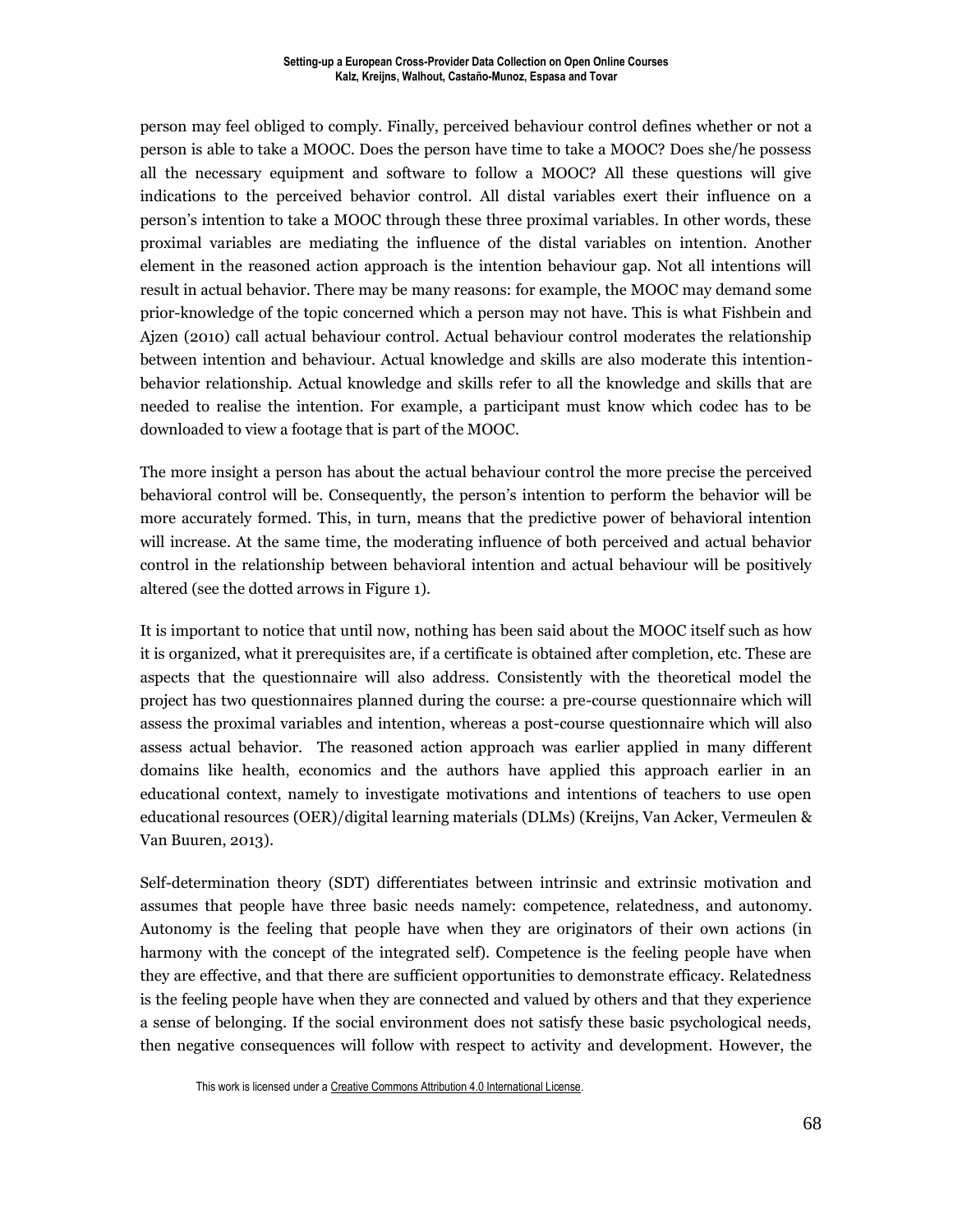#### **Setting-up a European Cross-Provider Data Collection on Open Online Courses Kalz, Kreijns, Walhout, Castaño-Munoz, Espasa and Tovar**

degree to which each of these needs are promoted and satisfied determine the types of motivations and the consequent regulations that are developed. These types may be categorized as self-determined versus controlled (i.e., non- self-determined) or as autonomous motivation versus controlled motivation. The Perceived Locus of Causality (PLOC) (Ryan & Connel, 1989) represent all the SDT motivational types ordered in from the most undesirable form of non-selfdetermined behavior (amotivation) to the most desired form of self-determined behavior (intrinsic motivation). Figure 2 depicts these types of motivations.

| behavior              | <b>NON SELF-DETERMINED</b> |              |                              | <b>SELF-DETERMINED</b>       |                  |                      |  |
|-----------------------|----------------------------|--------------|------------------------------|------------------------------|------------------|----------------------|--|
|                       | AMOTIVATION                |              | <b>CONTROLLED MOTIVATION</b> | <b>AUTONOMOUS MOTIVATION</b> |                  |                      |  |
| type of<br>motivation | amotivation                |              | intrinsic motivation         |                              |                  |                      |  |
| type of               | non-                       | external     | introjected                  | identified                   | integrated       | intrinsic regulation |  |
| regulation            | regulation                 | regulations  | regulation                   | regulation                   | regulation       |                      |  |
| example               | but I have                 | because      | because I                    | because it                   | because I am     | because taking a     |  |
|                       | no interest in             | my boss      | would be                     | is important                 | always in to try | MOOC is fun to me    |  |
|                       | MOOCs                      | insists that | ashamed not to               | to me to take                | out new things   |                      |  |
|                       |                            | I should     | take a MOOC                  | a MOOC                       | such as MOOCs    |                      |  |
|                       |                            | take a       |                              |                              |                  |                      |  |
|                       |                            | MOOC         |                              |                              |                  |                      |  |
| degree of             | low                        |              |                              |                              | high             | integrated           |  |
| internalization       | internalization            |              |                              |                              | internalization  |                      |  |
| locus of              | impersonal                 | external     | somewhat                     | somewhat                     | internal         | internal             |  |
| causality             |                            |              | external                     | internal                     |                  |                      |  |

#### *Figure 2*: The different types of motivation according to SDT

In short, the different types of motivations are as follows: Autonomous motivation encompasses the preferred types of motivation, namely intrinsic, integrated, and identified motivation, the latter two are types of extrinsic motivation as well. Controlled motivation encompasses the two other types of extrinsic motivation, namely introjected and external motivation. Autonomous motivation is associated with self-determined regulation whereas controlled motivation is associated with coercive regulation (thus non-self-determined regulation). Intrinsic motivation is concerned with the active engagement with tasks solely because one finds them interesting and will give fun. Integrated motivation is the type of extrinsic motivation that is the closest to intrinsic motivation; it deals with doing the tasks because the activity is in compliance with the self. Identified motivation is the type of motivation in which humans identify the activity as important and useful and, thus, are willing to perform the activity. Introjected motivation represents a regulation that is driven by the feelings of guilt and shame as well as by factors such as self-esteem and ego-involvement. External motivation is the strongest type of extrinsic motivation in that the regulation of the activity is a function of expectations regarding reward and

This work is licensed under [a Creative Commons Attribution 4.0 International License.](http://creativecommons.org/licenses/by/4.0/)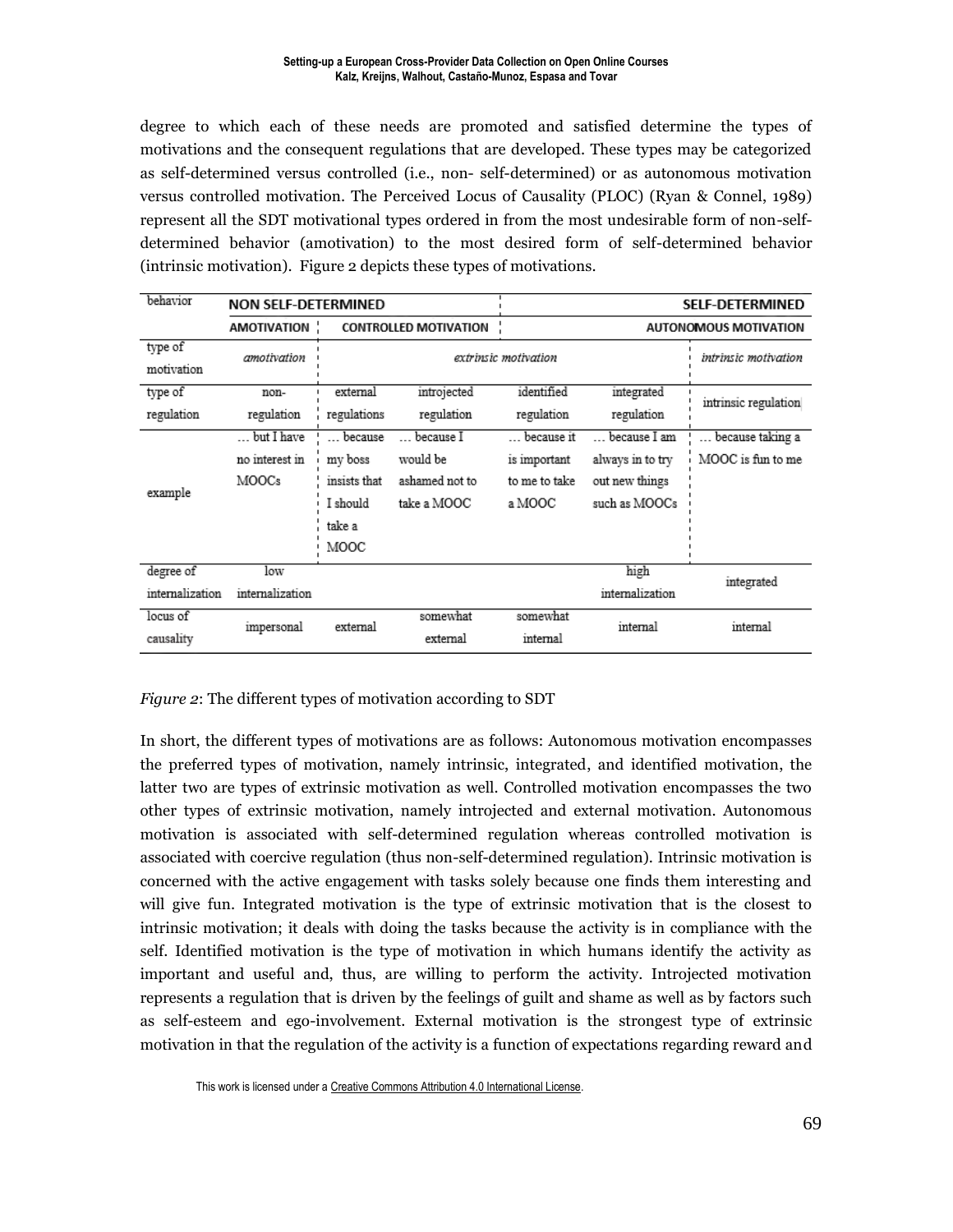punishment. Finally, amotivation, also associated with non-self-determined regulation, is the type of motivation in which one performs the activity but intention is lacking.

From the perspective of the MOOCKnowledge project, it is important to have a clear picture about motivation because it makes a considerable difference if a participant is motivated intrinsically or externally. At the moment, very little is known about the motivational disposition of MOOC participants, how motivation is related to their behaviour, and the impact on their study success or career development.

To be able to analyse the intention-behavior gap more thoroughly we have integrated work by Gollwitzer about implementation intentions (Gollwitzer & Oettingen, 2013). Implementation intentions are concrete plans for how a specific goal can be achieved. This aspect is important, because the huge gap between numbers of participants that sign up for a MOOC and the numbers who actually start learning activities can point to a MOOC's low perceived value or lack of implementation intentions among potential participants. These three theoretical foundations are combined with other aspects like usability aspect or interaction experiences in MOOCs taken.

In the long-term perspective, the MOOCKnowledge research model also aims to fill another identified research gap in the MOOC literature. Currently there are some studies on the economics and social returns of higher education and adult learning, but very little on online and open learning (Carnoy, Jarillo Rabling, Castaño-Muñoz, Duart, & Sancho-Vinuesa, 2013). Therefore, despite the increasing importance of the MOOC offer, little is known about the effects of these courses on formal study success and career development. This is a long term component of the MOOCKnowledge research model and the information will be gathered with a follow-up questionnaire that will be sent to the learners approximately one year after they have completed the post-questionnaire. Although the majority of MOOC learners have a high socioeconomic status and educational backgrounds (Hansen & Reich, 2015), it is hoped that the large scale of the MOOCs project will also obtain information on the effects of these courses on minority groups (such as unemployed people or learners without a degree). The project will also explore variations in the economics and educational returns of these courses depending on topic, the country, the certification, etc.

## **First Experiences with the Survey Instrument**

The survey-instrument of the MOOCKnowledge project was developed in several iterations. The pre-questionnaire consists of five chapters each with a special focus. The chapters of the prequestionnaire are:

- Demographic and socio-economic questions
- Lifelong Learning/Professional Development
- ICT profile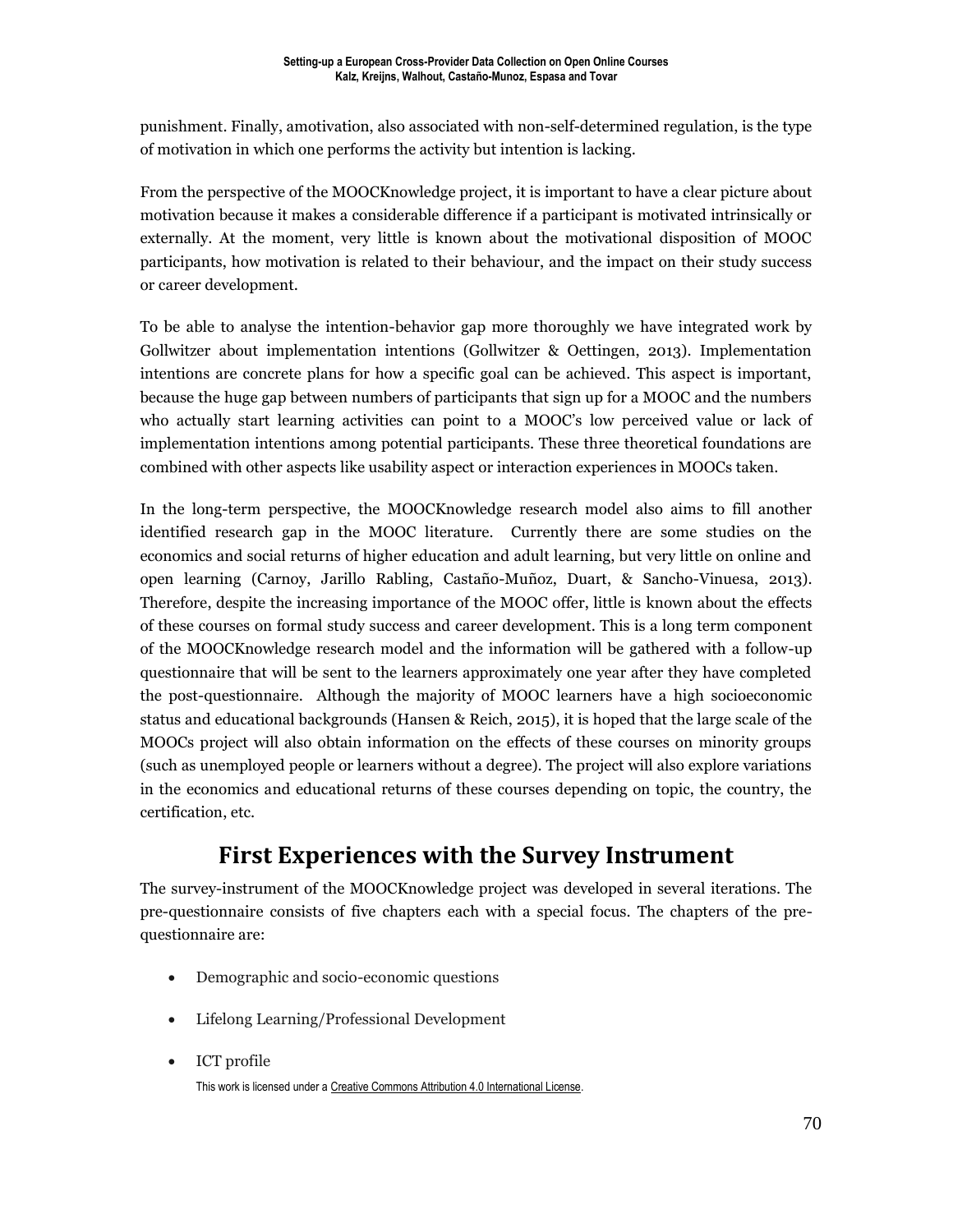- Motivation and intentions
- Miscellaneous aspects

The post-questionnaire also consists of five chapters containing again several blocks of items with particular focus. The chapters of the post-questionnaire are:

- 1. Demographic and socio-economic questions
- 2. Learning experience intention-behavior gap
- 3. Feedback (partially optional)
- 4. Assessment (partially optional)
- 5. Language Learning (optional for specific MOOCs)

After the post-questionnaire, participants will be recruited for voluntary participation in a followup-questionnaire sent out to participants one-year after finalization of the MOOC. In all chapters, reliability and validity is increased by using existing validated instruments, by adapting validated instruments, or by developing new instruments following the guidelines of Fishbein and Ajzen (2010).

In an initial analysis we have analyzed data from three different MOOCs. Table 1 provides an overview about the high-level differences between learner profiles participating in these MOOCs. MOOC A is related with professional training, MOOC B with entrepreneurship and MOOC C with personal development. Although some common trends were detected, the data showed how different MOOCs were linked to differences among the profile of the learners (Table 1).

Table 1

|                  | MOOC A      |     | <b>MOOCB</b>  |     | MOOC C        |     |
|------------------|-------------|-----|---------------|-----|---------------|-----|
| N                | 173         |     | 316           |     | 715           |     |
| <b>Sex</b>       | Male        | 56  | Male          | 194 | Male          | 248 |
|                  | Female      | 117 | Female        | 122 | Female        | 467 |
| Mean age<br>(SD) | 43.18(9.09) |     | 39.36 (12.28) |     | 38.04 (12.49) |     |

*Summary of MOOC Takers Characteristics (n=1244)*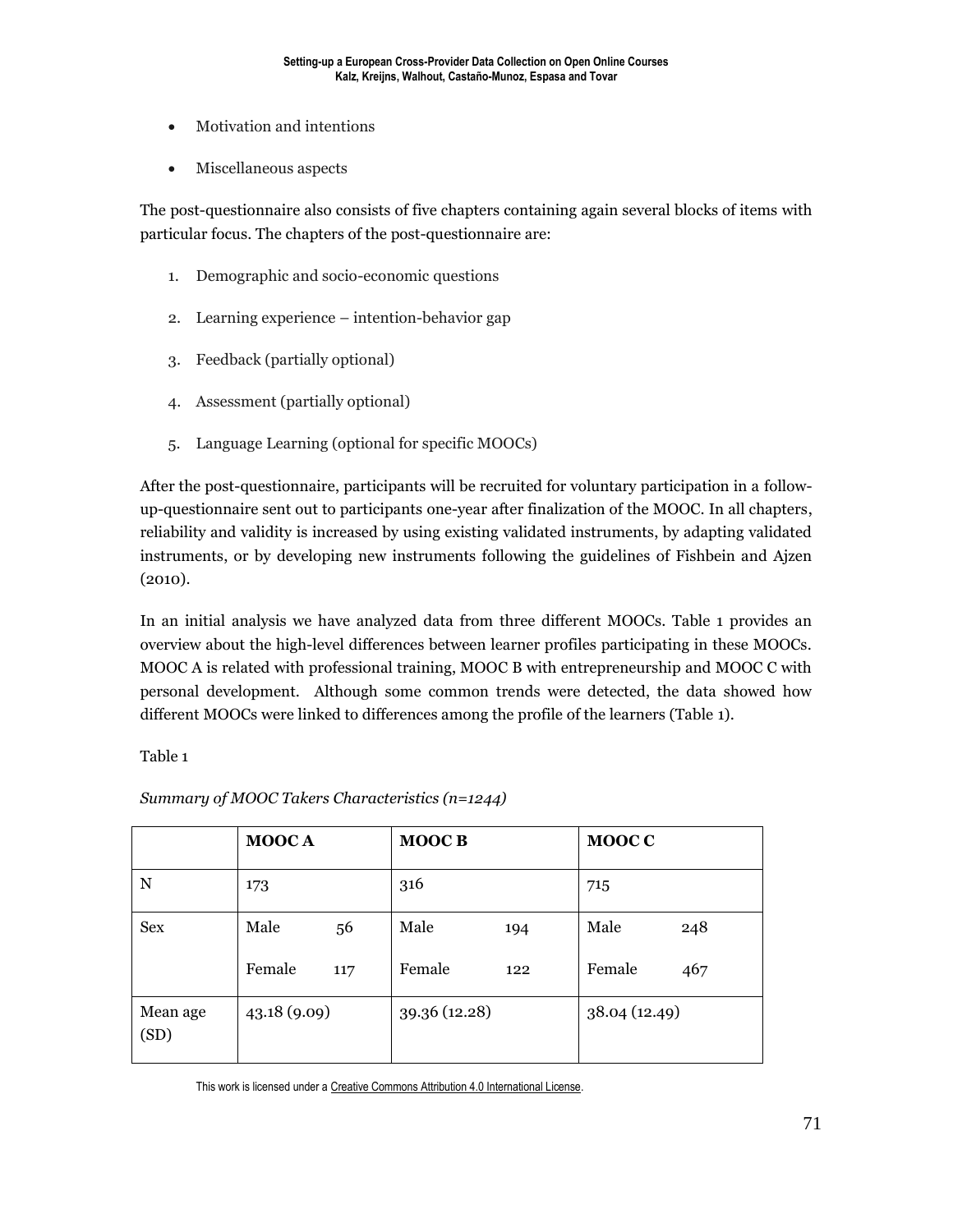**Setting-up a European Cross-Provider Data Collection on Open Online Courses Kalz, Kreijns, Walhout, Castaño-Munoz, Espasa and Tovar**

| Employment | employed           | 141            | employed               | 105          | employed                | 289            |
|------------|--------------------|----------------|------------------------|--------------|-------------------------|----------------|
| status     | self-employed      | 15             | self-employed          | 80           | self-employed           | 57             |
|            | looking for work 4 |                | looking for work       | 65           | looking for work        | 157            |
|            | homemaker          | $\mathbf{1}$   | not looking for work 4 |              | not looking for work 12 |                |
|            | student            | 5              | homemaker              | $\mathbf 2$  | homemaker               | $\overline{7}$ |
|            | unable to work     | $\overline{2}$ | student                | 46           | student                 | 143            |
|            | other              | 5              | retired                | $\mathbf{2}$ | retired                 | 15             |
|            |                    |                | other                  | 12           | unable to work          | 9              |
|            |                    |                |                        |              | other                   | 26             |
| Employer   | no                 | 16             | no                     | 20           | no                      | 42             |
| support    | yes                | 69             | yes                    | 77           | yes                     | 100            |
|            | does not know      | 80             | does not know          | 111          | does not know           | 271            |
|            | NA                 | 8              | $\rm NA$               | 108          | NA                      | 302            |
|            |                    |                |                        |              |                         |                |

Additionally, the data showed some unexpected particularities such as older learners than in US studies, high level of unemployed people participation in MOOCs (especially in MOOC B and C), or a high percentage of learners who have taken one or more MOOCs previously, pointing to the direction that the learners pick and choose from the MOOC offering in order to build personal training paths. The relative low importance of certification for appreciation of employees' activities in open online education pointed to a possible increased awareness and appreciation of non-formal learning for professional development by employers.

The current data set at hand had an overrepresentation of participants from Spain. One of the methodological challenges of the project will be to come up with an adequate sampling strategy to overcome these biases. At the moment, more providers are joining the project and allowing the data-collection with the survey instrument of the project. This will contribute to a more representative sample. Potential providers can join the project via a cooperation agreement. The consortium collects the data for the providers and shares the data with the providers. In the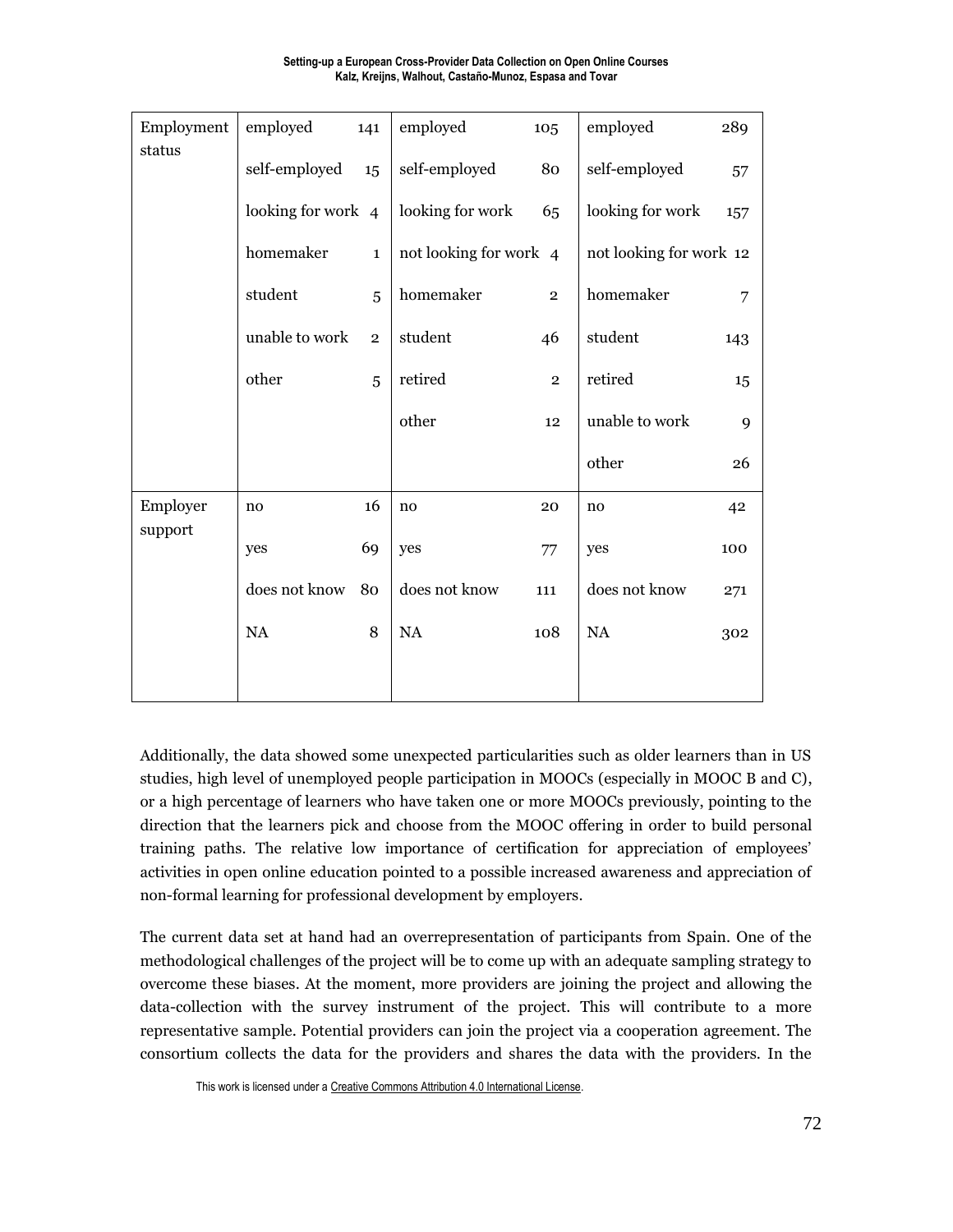future, the whole data set will be published in an anonymized and aggregated form for other researchers to conduct analyses with it.

The first three MOOCs have also been used to improve the data-collection process and to test an adequate length of the questionnaire. With initially around 40 minutes on average and 25 minutes for the post-questionnaire and a response rate between 5% and 10% the authors will explore several options to shorten the survey instrument without losing explanatory power, validity, and reliability.

# **Discussion and Conclusions**

In this paper we have introduced the theoretical model of the MOOCKnowledge project. We see the approach chosen as a promising option to address the shortcomings of the current research about MOOCs. The project is open for any MOOC provider or provider of open education with a specific focus on the situation in Europe.

The next step for the project will be to broaden the diversity of providers and cultural contexts with the help of the members of the OpenupEd initiative (Roswell & Jansen, 2014) and other partners. The more diversity we can achieve on the provider side, the richer our insights will be about the MOOC phenomenon on a European and global level. This will also allow the project to inform the policy building by the European Commission. Future analysis will focus on participant profiles and the relation to achievement, the intention-behaviour gap, or relation between employer support and motivation of MOOC participants.

To provide also feedback to the MOOC providers, at later stages of the project, benchmarking options will be explored to compare results of a single MOOC against several other MOOCs and data categories. This will enable also a comparison of MOOC investment against initiatives of other institutions. In addition, different approaches will be tested how the anonymized and aggregated dataset can be explored by the general public, ideally in the form of a set of linked data (Piedra, Chicaiza, Lopez, & Tovar Caro, 2014). For this purpose the consortium will also explore different data visualization services to be used.

For these services to become effective, a sufficient amount of data needs to be collected to deliver a meaningful benchmarking analysis. Attracting a sufficient amount of MOOC providers will be one of the upcoming challenges for the consortium. Potential threats arising from the chosen approach are related to a potential selection bias and survival bias. While the selection bias could exist on the level of the representativeness of the participating MOOCs, the survival bias will be related to the ratio of non-successful participants that fill out both questionnaires. To be able to explain the huge gap between subscribed learners and active learners, it will be critical to also collect a representative amount of answers from learners who did not reach their learning goal. While these problems might be addressed simply by the scale of the data-collection, the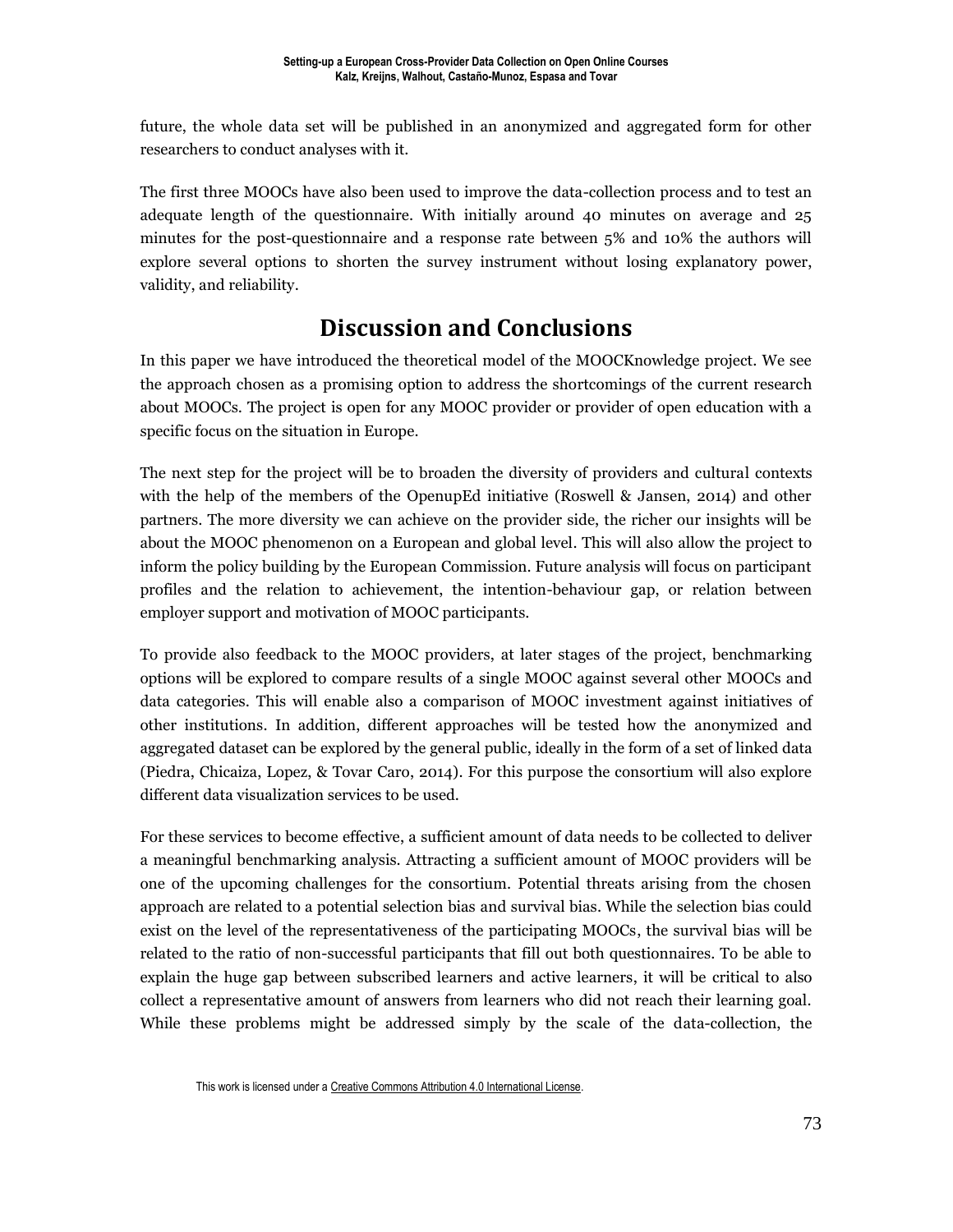consortium has foreseen statistical corrections but also incentive mechanisms to attract higher response rates from this special target group.

### **Acknowledgements**

This work has been partially funded by a tender (JRC/SVQ/2013/J.3/0035/NC) of the European Commission's Institute for Prospective Technological Studies (IPTS).

### **References**

- Anderson, A., Huttenlocher, D,. Kleinber, J., & Leskovec, J. (2014). Engaging with Massive Online Courses. In *Proceedings of the 23rd International Conference on World Wide Web*, p. 687–698.
- DeBoer, J., Stump, G. S., Seaton, D., & Breslow, L. (2013). Diversity in MOOC students' backgrounds and behaviors in relationship to performance in 6.002 x. In *Proceedings of the Sixth Learning International Networks Consortium Conference*.
- Campbell, J., Gibbs, A. L., Najafi, H., & Severinski, C. (2014). A comparison of learner intent and behaviour in live and archived MOOCs. *The International Review of Research in Open and Distributed Learning*, *15*(5)
- Breslow, L., Pritchard, D.E., DeBoer, J., Stump, G.S., Ho, A.D., & Seaton, D.T. (2013). Studying Learning in the Worldwide Classroom Research into edX's first MOOC. *Research & Practice in Assessment, 9*(1)*,* 13-25.
- Carnoy, M., Jarillo Rabling, B., Castaño-Muñoz, J., Duart, J.M., & Sancho-Vinuesa,T. (2013). Does On-line Distance Higher Education Pay Off for Adult Learners? The Case of the Open University of Catalonia. *Higher Education Quarterly, 66* (3).
- Christensen, G., Steinmetz, A., Alcorn, B., Bennet, A., Woods, D., & Emanuel, E. J. (2013). The MOOC Phenomenon: Who Takes Massive Open Online Courses and Why? (November 6, 2013). Available a[t http://dx.doi.org/10.2139/ssrn.2350964](http://dx.doi.org/10.2139/ssrn.2350964)
- European Commission (2010). *Europe 2020: a strategy for smart, sustainable and inclusive growth*. Brussels: European Commission.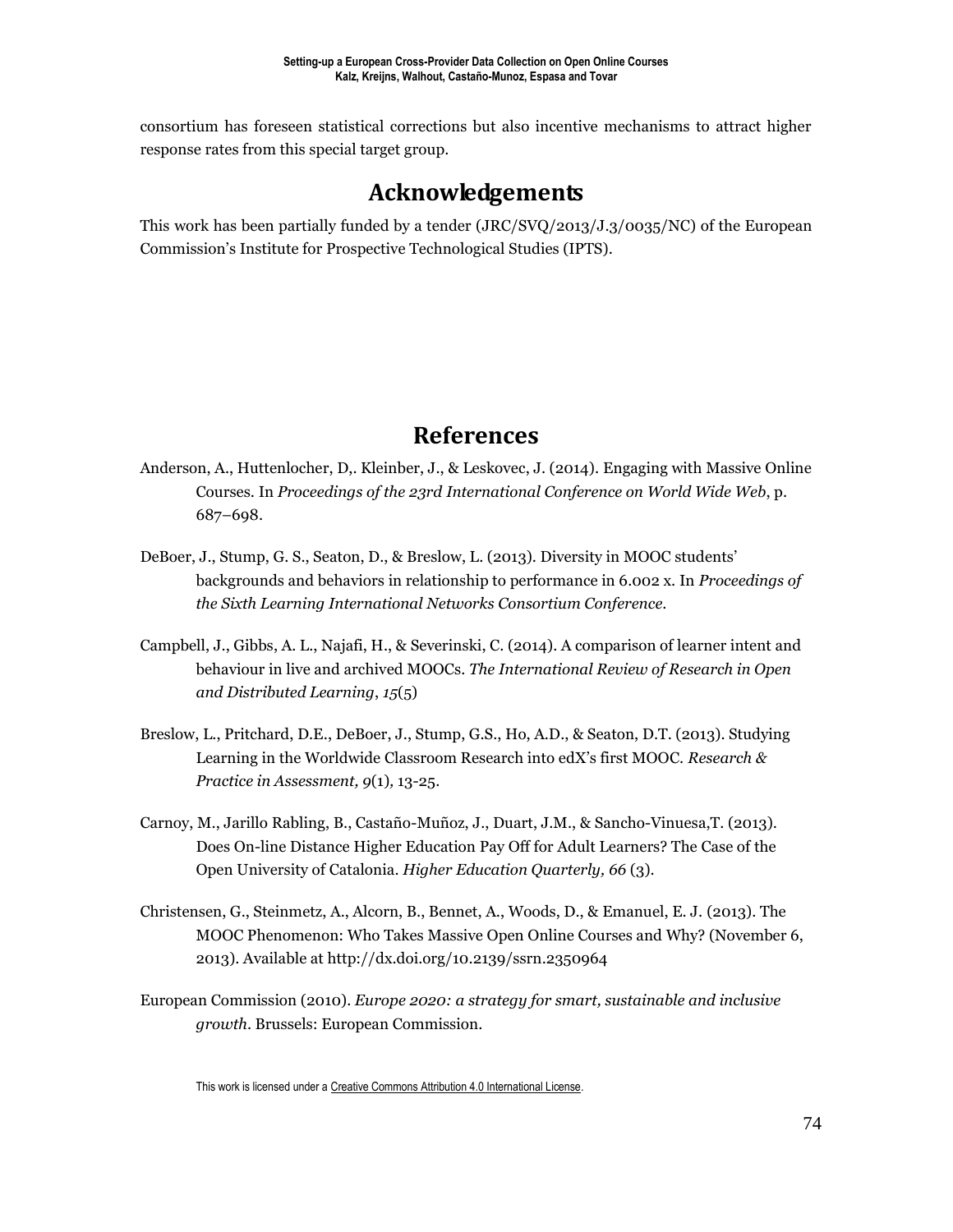- European Commission (2012). *Rethinking education: Investing in skills for better socioeconomic outcomes.* France: Strasbourg.
- European Commission. (2013). *Opening up education: Innovative teaching and learning for all through new technologies and Open Educational Resources*. Brussels: European Commission.
- European Union (2015). ECTS user guide. Brussels, Belgium. Retrieved from http://ec.europa.eu/education/library/publications/2015/ects-users-guide\_en.pdf
- Fischer, G. (2014). Beyond hype and underestimation: identifying research challenges for the future of MOOCs. *Distance Education, 35*(2), 149–158.
- Fishbein, M., & Ajzen, I. (2010). Predicting and changing behaviour: The reasoned action approach. *Psychology Press.* New York: Psychology Press.
- Gollwitzer, P. M., & Oettingen, G. (2013). Implementation intentions. In M. Gellman & J. R. Turner (Eds.), *Encyclopedia of Behavioral Medicine* (pp. 1043-1048). New York: Springer-Verlag.
- Grau-Valldosera, J., & Minguillón, J. (2014). Rethinking dropout in online higher education: The case of the Universitat Oberta de Catalunya. *The International Review of Research in Open and Distributed Learning, 15*(1).
- Hansen, J. D., & Reich, J. (2015, March). Socioeconomic status and MOOC enrollment: enriching demographic information with external datasets. In *Proceedings of the Fifth International Conference on Learning Analytics and Knowledge* (pp. 59-63).
- Ho, A., Reich, B., Nesterko, S., Seaton, D., Mullaney, T., Waldo, J., & Chuang, I. (2014). *HarvardX and MITx: The first year of open online courses, Fall 2012-Summer 2013.*  Massachusetts: Cambridge.
- Jordan, K. (2014). Initial trends in enrolment and completion of massive open online courses. *International Review of Research in Open and Distance Learning, 15*(1), 133–160.
- Kalz, M., & Specht, M. (2013). If MOOCS are the answer, did we ask the right questions? Implications for the design of large-scale online-courses (pp. 1–16). *Maastricht.* The Netherlands: Maastricht School of Management.
- Kreijns, K., Vermeulen, M., Van Acker, F., & Van Buuren, H. (2014). Predicting teachers' use of digital learning materials: combining self-determination theory and the integrative model of behaviour prediction. *European Journal of Teacher Education, 37*(4), 465–478.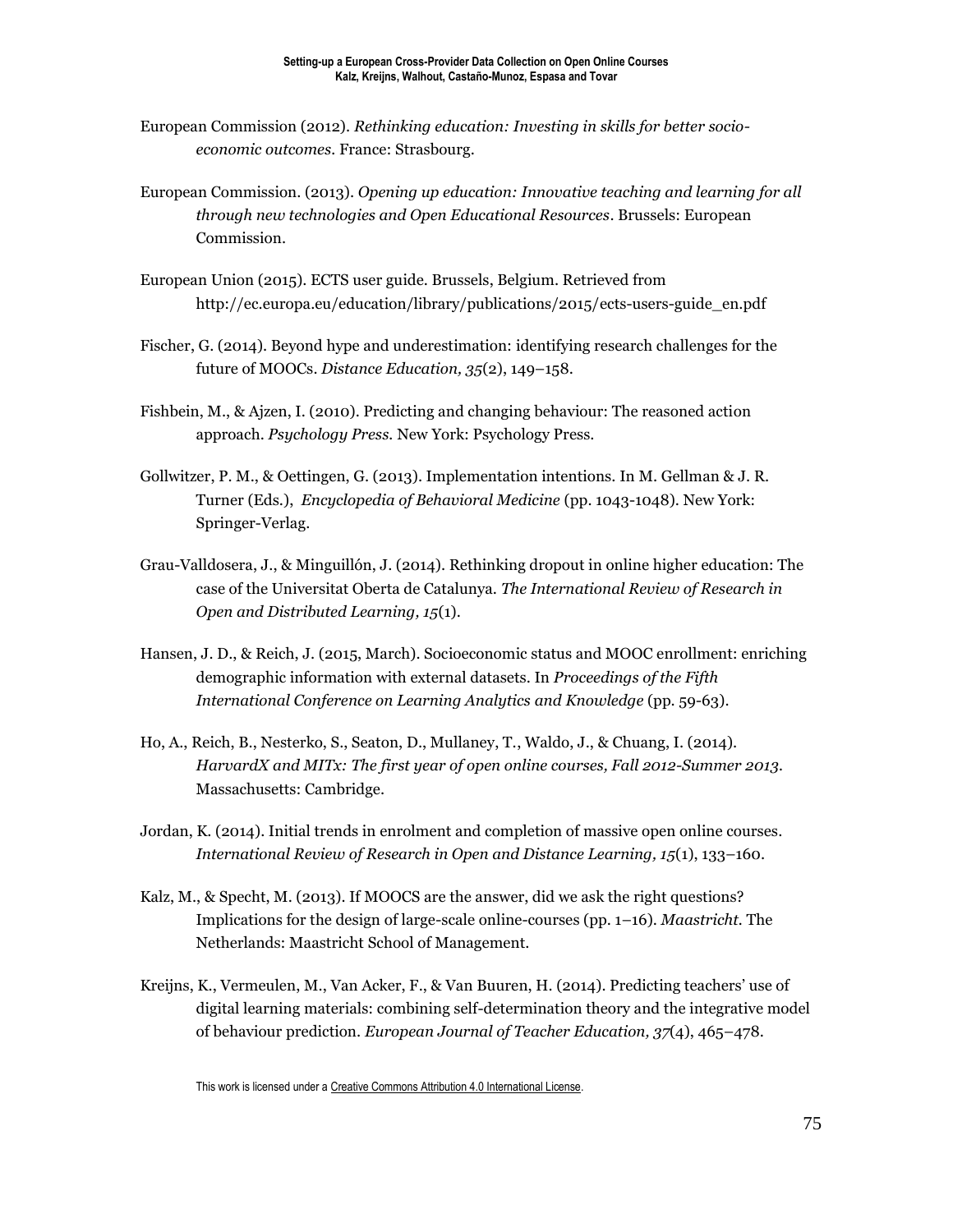- Kreijns, K., Van Acker, F., Vermeulen, M., & van Buuren, H. (2013). What stimulates teachers to integrate ICT in their pedagogical practices? The use of digital learning materials in education. *Computers in Human Behavior, 29*(1), 217–225.
- Kreijns, K., Vermeulen, M., Kirschner, P. A., van Buuren, H., & Van Acker, F. (2013). Adopting the integrative model of behavior prediction to explain teachers' willingness to integrate ICT in their pedagogical practices: A perspective for research on teachers' ICT usage in pedagogical practices. *Technology, Pedagogy and Education, 22*(1), 55–71.
- Liyanagunawardena, T., Adams, A. A., & Williams, S. A. (2013). MOOCs: A systematic study of the published literature 2008-2012. *The International Review of Research in Open and Distance Learning, 14*(3), 202–227.
- Margaryan, A., Bianco, M., & Littlejohn, A. (2015). Instructional quality of Massive Open Online Courses (MOOCs). *Computers & Education, 80,* 77-83.
- Milligan, C., & Littlejohn, A. (2014). Supporting professional learning in a massive open online course. *The International Review of Research in Open and Distributed Learning, 15*(5). 197-213.
- MOOCs@Edimburgh Group. (2013). *Report #1.* Retrieved from https://www.era.lib.ed.ac.uk/bitstream/1842/6683/1/Edinburgh\_MOOCs\_Report2013 [no1.pdf](https://www.era.lib.ed.ac.uk/bitstream/1842/6683/1/Edinburgh_MOOCs_Report2013_no1.pdf)
- Perna, L. W., Ruby, A., Boruch, R. F., Wang, N., Scull, J., Ahmad, S., & Evans, C. (2014). Moving through MOOCs understanding the progression of users in Massive Open Online Courses. *Educational Researcher*, 43(9). 421-432. doi :0013189X14562423.
- Piedra, N., Chicaiza, J., Lopez, J., & Tovar Caro, E. (2014). Supporting openness of MOOCs contents through of an OER and OCW framework based on Linked Data technologies. In *IEEE Global Engineering Education Conference (EDUCON)* (pp. 1112–1117). doi:10.1109/EDUCON.2014.6826249
- Reich, J. (2014). MOOC completion and retention in the context of student intent. *EDUCAUSE Review Online*. Retrieved from [http://er.educause.edu/articles/2014/12/mooc](http://er.educause.edu/articles/2014/12/mooc-completion-and-retention-in-the-context-of-student-intent)[completion-and-retention-in-the-context-of-student-intent](http://er.educause.edu/articles/2014/12/mooc-completion-and-retention-in-the-context-of-student-intent)
- Reich, J. (2015). Rebooting MOOC Research. *Science, 347*(6217), 34-35.
- Roswell, J., & Jansen, D. (2014). The OpenupEd quality label: Benchmarks for MOOCs. *International Journal for Innovation and Quality in Learning. 2*(3). 88-100.